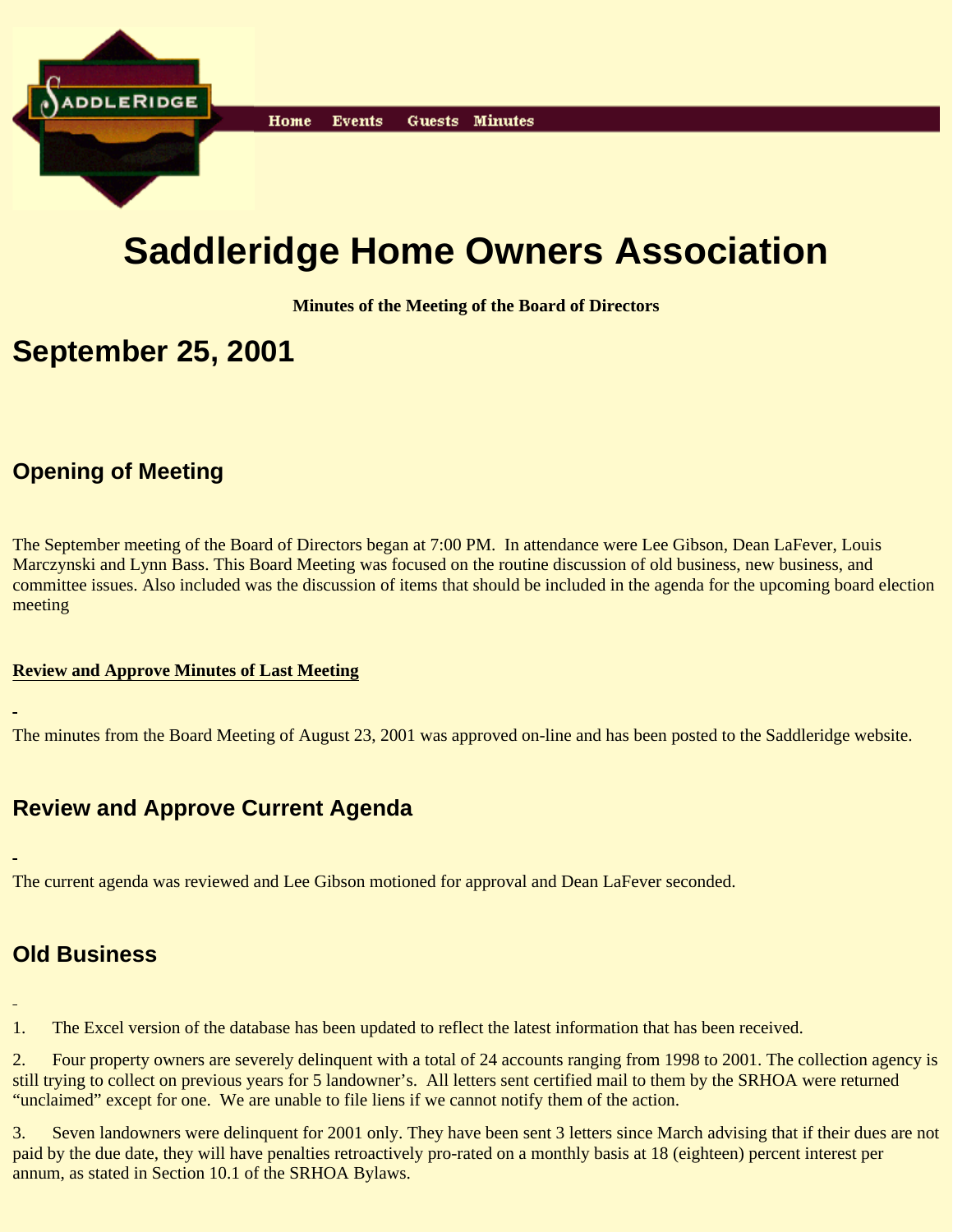4. All delinquent accounts will be posted at the annual meeting and none of these landowner's can vote or use any recreational facilities while maintaining a delinquent status.

5. Dean LaFever, Chairman of the Road Committee, reported to the Board concerning the road maintenance responsibilities. Currently, both sections of the Saddleridge subdivision have been added as a county responsibility. A committee member has agreed to contact the road superintendent regarding maintenance concerns.

6. Lee Gibson to replenish the SRHOA mailing supplies, including the updated postal logo. Currently obtaining quotes for printing needs.

7. Louis Marczynski oversaw the reprogramming of the water treatment system, by the manufacturer, for the correct cycling.

8. The Architectural committee has been provided with 3 additional clubhouse keys to increase the committee's effectiveness.

9. Cecil Gibson contacted the Hays County Commissioner about cutting grass along the Subdivision roads and they agreed to complete it, within next two weeks. Due to all the recent rain, their mowers are going full time, but they will try to complete the mowing of the SaddleRidge subdivision before the Annual Meeting on Oct 6th.

10. The Architectural Committee has investigated 3 SRHOA restriction violations and 1 SRHOA operational violation.

11. Cecil Gibson is investigating the issue of the sprinkler system at the main entrance. Several options have been discussed.

### **Review Monthly Financial Statements/Budget Status**

Louis Marczynski presented the bank statement and reconciliation for review. The association has no outstanding debts other than normal trade accounts, which are paid as incurred. Dean LaFever motioned for approval and Lynn Bass seconded the motion.

#### **New Business**

- 1. There have been several occurrences of *no hunting* violations. These include the theft (twice) of the signs, the presence of deer blinds, and other related items. This will be discussed at the upcoming board election meeting.
- 2. Dean LaFever motioned that a third "no hunting" sign be posted and was seconded by Lee Gibson. The motion carried by a 3 to 1 vote.
- 3. The annual meeting for election of the 2002 Board of Directors has been scheduled for October 6<sup>th</sup> at 10:00 AM at the SaddleRidge clubhouse.
- 4. Cathy Dillon has withdrawn her nomination for consideration in the election process.
- 5. The agenda for the board election meeting has been discussed and is under development. Also included in the election meeting, will be the request for Maintenance committee volunteers and leader.
- The board is discussing the possibility of negotiating a well be provided, by the developer, to irrigate the main entrance 6. area. The current well being used will not be available when the landowner constructs their home.

#### **Adjournment**

Adjournment was motioned for by Lynn Bass and unanimously approved at 9:20 PM.

Previous month's minutes: January February March April May June July August 9200 Ranch Road 12, Wimberley Texas 78676